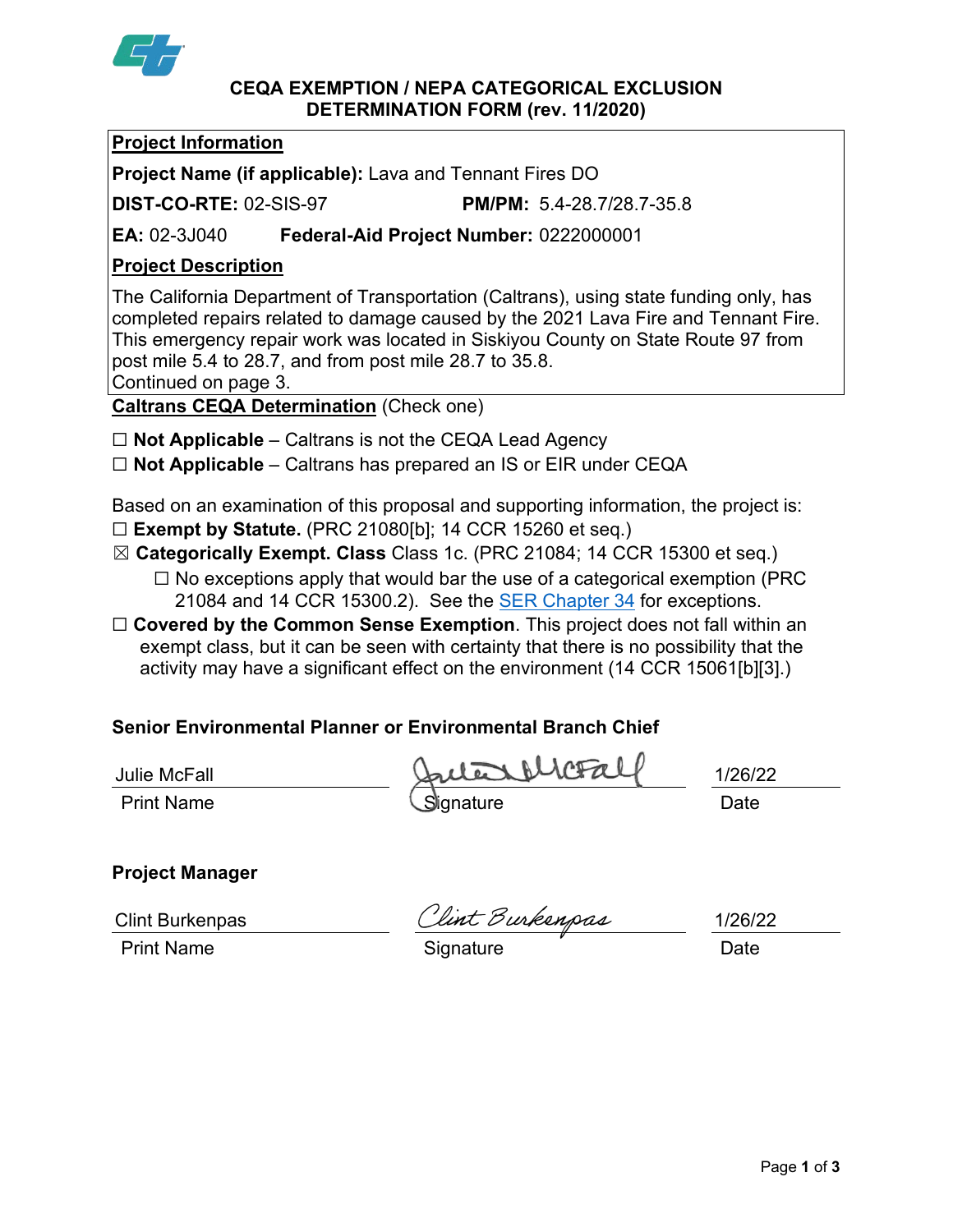

## **Caltrans NEPA Determination** (Check one)

## ☒ **Not Applicable**

Caltrans has determined that this project has no significant impacts on the environment as defined by NEPA, and that there are no unusual circumstances as described in 23 CFR 771.117(b). See [SER Chapter 30](https://dot.ca.gov/programs/environmental-analysis/standard-environmental-reference-ser/volume-1-guidance-for-compliance/ch-30-categorical-exclusions#exception) for unusual circumstances. As such, the project is categorically excluded from the requirements to prepare an EA or EIS under NEPA and is included under the following:

☐ **23 USC 326:** Caltrans has been assigned, and hereby certifies that it has carried out the responsibility to make this determination pursuant to 23 USC 326 and the Memorandum of Understanding dated April 18, 2019, executed between FHWA and Caltrans. Caltrans has determined that the project is a Categorical Exclusion under:

## ☐ **23 CFR 771.117(c): activity (c)(Enter activity number)**

☐ **23 CFR 771.117(d): activity (d)(Enter activity number)**

☐ **Activity Enter activity number listed in Appendix A of the MOU between FHWA and Caltrans**

□ 23 USC 327: Based on an examination of this proposal and supporting information, Caltrans has determined that the project is a Categorical Exclusion under 23 USC 327. The environmental review, consultation, and any other actions required by applicable Federal environmental laws for this project are being, or have been, carried out by Caltrans pursuant to 23 USC 327 and the Memorandum of Understanding dated December 23, 2016 and executed by FHWA and Caltrans.

## **Senior Environmental Planner or Environmental Branch Chief**

| <b>NA</b>                            | <b>NA</b> | <b>NA</b> |
|--------------------------------------|-----------|-----------|
| <b>Print Name</b>                    | Signature | Date      |
| <b>Project Manager/ DLA Engineer</b> |           |           |
| <b>NA</b>                            | <b>NA</b> | <b>NA</b> |
| <b>Print Name</b>                    | Signature | Date      |

## **Date of Categorical Exclusion Checklist completion:** NA **Date of Environmental Commitment Record or equivalent:** 1/24/2022

Briefly list environmental commitments on continuation sheet if needed (i.e., not necessary if included on an attached ECR). Reference additional information, as appropriate (e.g., additional studies and design conditions).